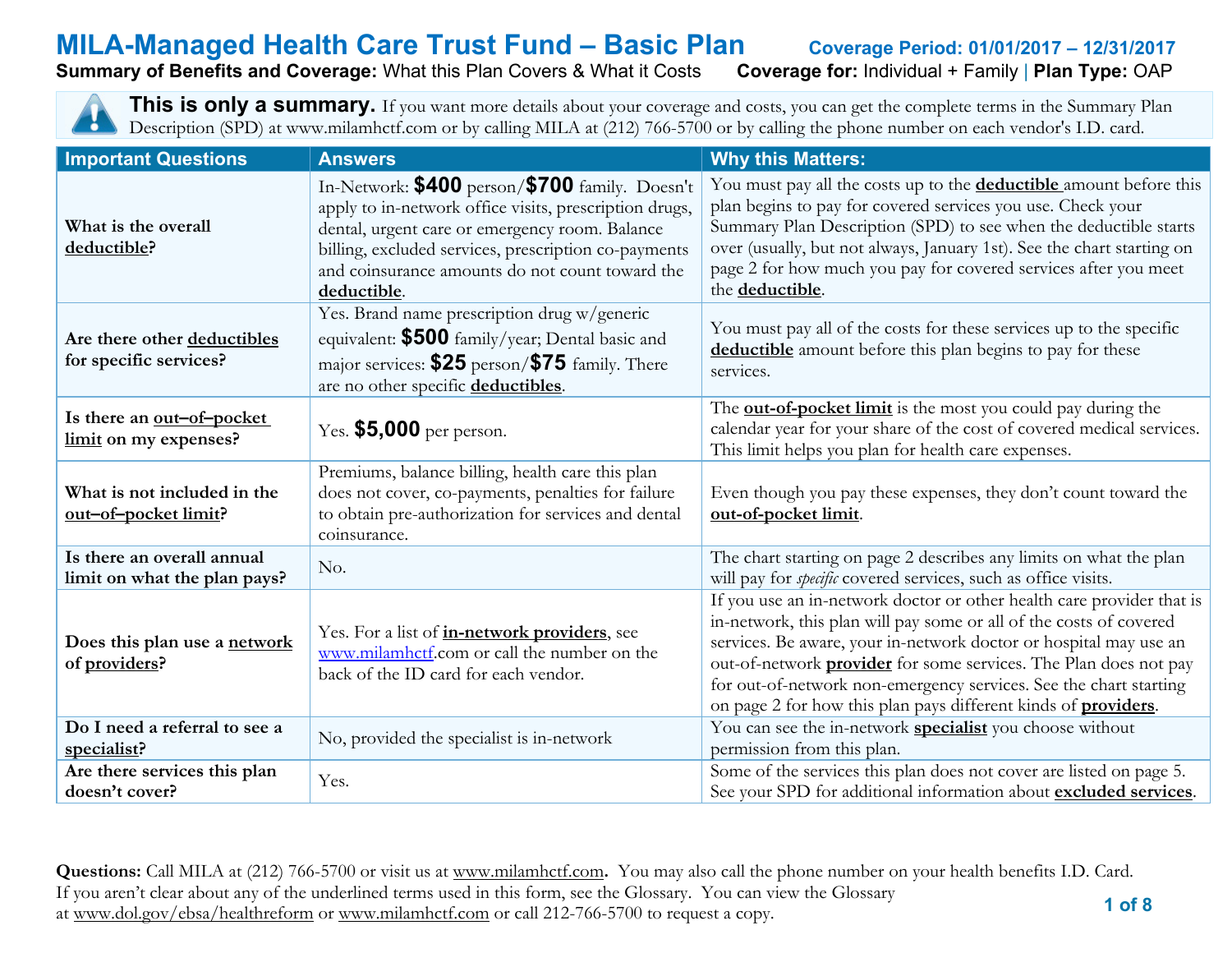#### **MILA-Managed Health Care Trust Fund – Basic Plan Coverage Period: 01/01/2017 – 12/31/2017 Summary of Benefits and Coverage:** What this Plan Covers & What it Costs **Coverage for:** Individual + Family | **Plan Type:** OAP

- **Copayments** are fixed dollar amounts (for example, \$25) you pay for covered health care, usually when you receive the service.
- **Coinsurance** is *your* share of the costs of a covered service, calculated as a percent of the **allowed amount** for the service. For example, if the plan's **allowed amount** for an overnight hospital stay is \$1,000, your **coinsurance** payment of 30% would be \$300. This may change if you haven't met your **deductible**.
- The amount the plan pays for covered services is based on the **allowed amount**. If an out-of-network **provider** charges more than the **allowed amount**, you may have to pay the difference. For example, if an out-of-network hospital charges \$1,500 for an overnight stay and the **allowed amount** is \$1,000, you may have to pay the \$500 difference. (This is called **balance billing**.)
- This plan may encourage you to use In Network **providers** by charging you lower **deductibles**, **copayments** and **coinsurance** amounts.

| <b>Common</b><br><b>Medical Event</b>                           | <b>Services You</b><br><b>May Need</b>                 | <b>Your Cost If You Use an</b><br><b>In-network Provider</b>                           | <b>Your Cost If You Use</b><br>an Out-of-Network<br><b>Provider</b> | <b>Limitations &amp; Exceptions</b>                                                                                                                                              |
|-----------------------------------------------------------------|--------------------------------------------------------|----------------------------------------------------------------------------------------|---------------------------------------------------------------------|----------------------------------------------------------------------------------------------------------------------------------------------------------------------------------|
|                                                                 | Primary care visit to<br>treat an injury or<br>illness | $$25$ copay/visit                                                                      | Not covered                                                         | OB/GYN is covered as specialist for illness-related<br>care.                                                                                                                     |
|                                                                 | Specialist visit                                       | \$40 copay/visit                                                                       | Not covered                                                         |                                                                                                                                                                                  |
| If you visit a<br>health care<br>provider's office<br>or clinic | Other practitioner<br>office visit                     | $$40$ copay/visit for<br>chiropractic and acupuncture                                  | Not covered                                                         | Chiropractic is available in-network only and is<br>limited to 60 visits per year. Acupuncture is<br>available in-network only and limited to \$80<br>maximum benefit per visit. |
|                                                                 | Preventive<br>care/screening/<br>immunization          | PCP - \$25 copay/visit;<br>Specialist - \$40 copay/visit;<br>Immunizations - No charge | Not covered                                                         | Age and frequency limits apply                                                                                                                                                   |
|                                                                 | Diagnostic test<br>(x-ray, blood work)                 | 30% coinsurance after<br>deductible                                                    | Not covered                                                         | No additional charge after office visit copay if part<br>of visit.                                                                                                               |
| If you have a test                                              | Imaging (CT/PET<br>scans, MRIs)                        | 30% coinsurance after<br>deductible                                                    | Not covered                                                         | Failure to obtain pre-authorization will result in<br>20% reduction in benefits. No additional charge<br>after office visit copay if part of visit                               |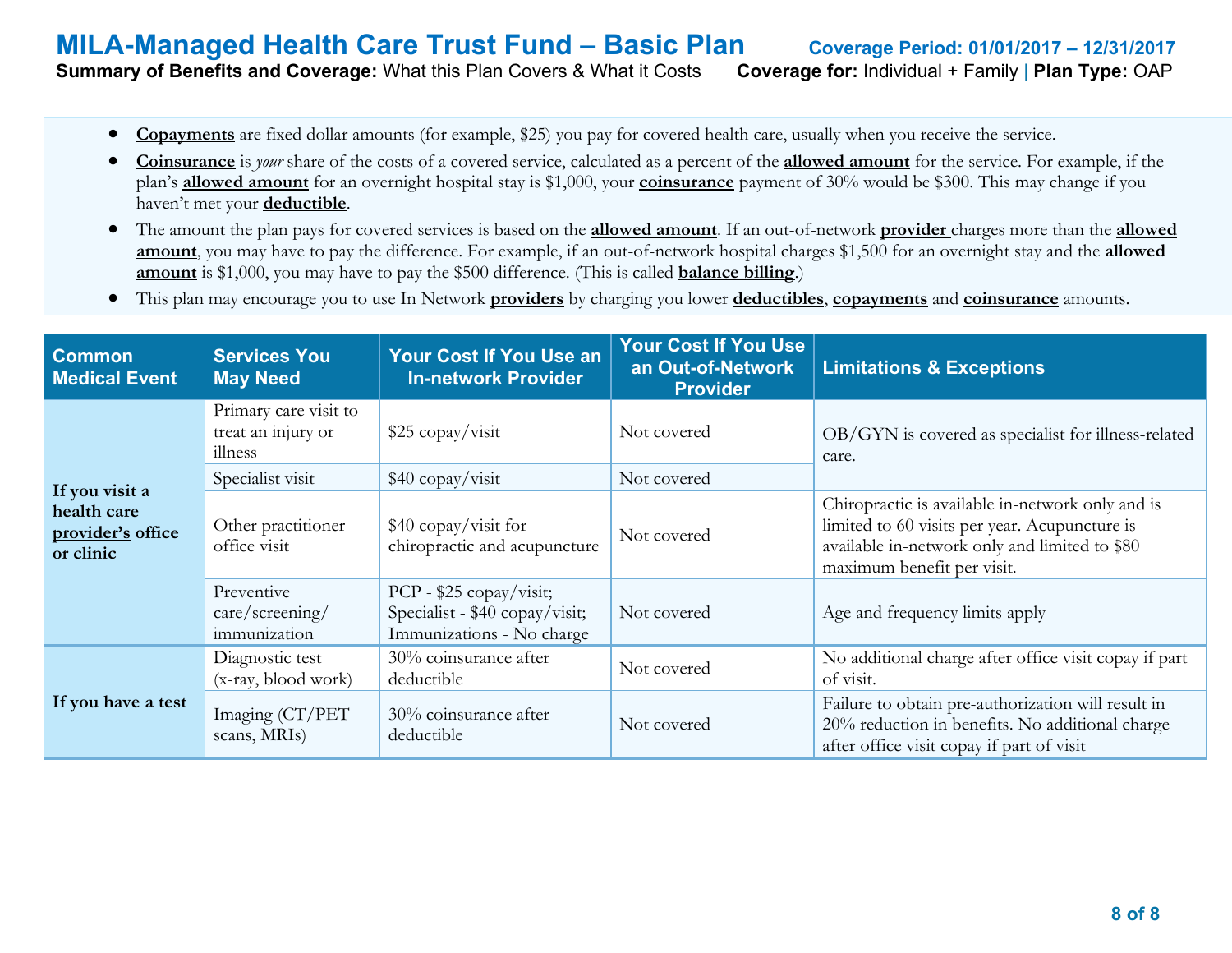# **MILA-Managed Health Care Trust Fund – Basic Plan** Coverage Period: 01/01/2017 – 12/31/2017<br>Summary of Benefits and Coverage: What this Plan Covers & What it Costs Coverage for: Individual + Family | Plan Type: OAP

**Summary of Benefits and Coverage: What this Plan Covers & What it Costs** 

| <b>Common</b><br><b>Medical Event</b>                                                          | <b>Services You</b><br><b>May Need</b>                                                                        | <b>Your Cost If You Use an</b><br><b>In-network Provider</b>                                  | <b>Your Cost If You Use</b><br>an Out-of-Network<br><b>Provider</b>                                                                                                         | <b>Limitations &amp; Exceptions</b>                                                                                                                                                                                                                                                                                                               |
|------------------------------------------------------------------------------------------------|---------------------------------------------------------------------------------------------------------------|-----------------------------------------------------------------------------------------------|-----------------------------------------------------------------------------------------------------------------------------------------------------------------------------|---------------------------------------------------------------------------------------------------------------------------------------------------------------------------------------------------------------------------------------------------------------------------------------------------------------------------------------------------|
|                                                                                                | Generic drugs                                                                                                 | Retail and Mail Order: \$5<br>copay/prescription                                              | Retail only: \$5<br>copay/prescription plus<br>additional cost for out-<br>of-network pharmacy; no<br>mail order                                                            | Retail up to 30-day supply plus one refill. Mail<br>order up to 90-day supply; must be used after one<br>refill at retail. Note: All maintenance drugs must<br>go through CVS mail order or the CVS                                                                                                                                               |
| If you need drugs<br>to treat your<br>illness or                                               | Preferred brand<br>drugs                                                                                      | Retail: \$10<br>copay/prescription;<br>Mail Order: \$15<br>copay/prescription                 | Retail only: \$10<br>copay/prescription plus<br>additional cost for out-<br>of-network pharmacy; no<br>mail order                                                           | Maintenance Choice Program.<br>Some medications require prior approval from<br>Caremark. Brand name drugs with generic<br>equivalent (multi-source drugs) subject to \$500<br>deductible plus excess cost of multi-source drug.                                                                                                                   |
| condition<br>More information<br>about <b>prescription</b><br>drug coverage is<br>available at | Retail: \$25<br>copay/prescription;<br>Non-preferred brand<br>Mail Order: \$50<br>drugs<br>copay/prescription |                                                                                               | Retail only: \$25<br>copay/prescription plus<br>additional cost for out-<br>of-network pharmacy; no<br>mail order                                                           | Must submit claim to Caremark for out-of-network<br>retail pharmacy. Responsible for the copay and<br>additional cost between what the prescription<br>would have cost at in-network pharmacy and the<br>cost at the out-of-network pharmacy.                                                                                                     |
| www.caremark.com                                                                               | Specialty drugs                                                                                               | Generic: Retail \$5<br>Preferred brand:<br>Retail \$10<br>Non-preferred brand: Retail<br>\$25 | Copay and additional<br>cost between what the<br>prescription would have<br>cost at in-network<br>pharmacy and the cost at<br>the out-of-network<br>pharmacy, no mail order | Must submit claim to Caremark for out-of-network<br>retail pharmacy. Responsible for the copay and<br>additional cost between what the prescription<br>would have cost at In-network pharmacy and the<br>cost at the out-of-network pharmacy. Please call<br>the number on the back of your I.D. card for more<br>information on Specialty Drugs. |
| If you have                                                                                    | Facility fee (e.g.,<br>ambulatory surgery<br>center)                                                          | 30% coinsurance after<br>deductible                                                           | Not covered                                                                                                                                                                 | Includes outpatient surgery and non-surgery facility<br>charges.                                                                                                                                                                                                                                                                                  |
| outpatient<br>surgery                                                                          | Physician/surgeon<br>fees                                                                                     | 30% coinsurance after<br>deductible                                                           | Not covered                                                                                                                                                                 | Failure to obtain pre-authorization will result in<br>20% reduction in benefits for certain<br>surgeries/procedures. 50% reduction of charges to<br>the surgery of lesser charge for multiple surgeries<br>performed during one operating session.                                                                                                |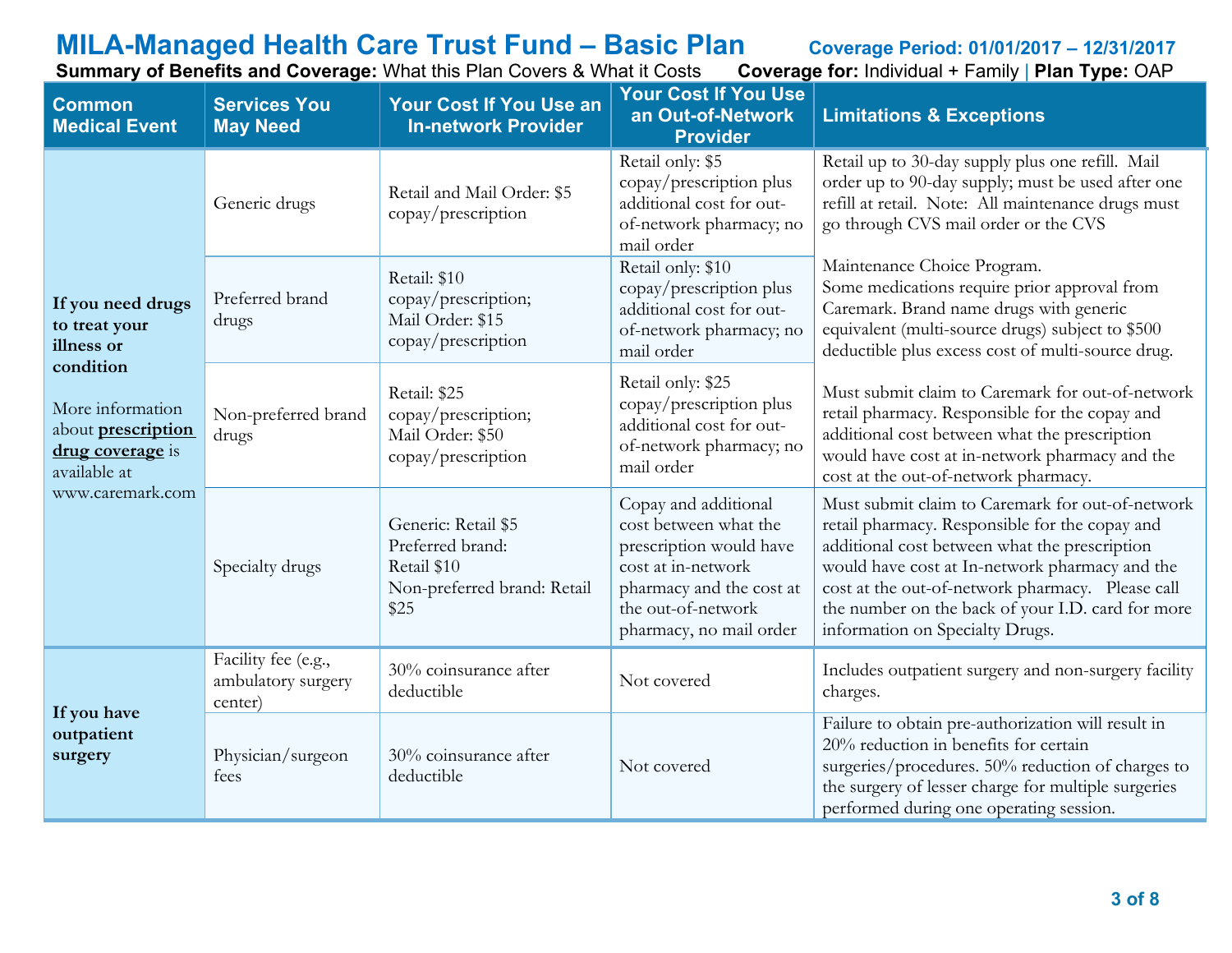|  | Summary of Benefits and Coverage: What this Plan Covers & What it Costs Coverage for: Individual + Family   Plan Type: OAP |  |  |  |  |  |
|--|----------------------------------------------------------------------------------------------------------------------------|--|--|--|--|--|
|  |                                                                                                                            |  |  |  |  |  |

| sts | <b>Coverage for: Individual + Family   Plan Type: OAP</b> |  |  |  |  |
|-----|-----------------------------------------------------------|--|--|--|--|
|-----|-----------------------------------------------------------|--|--|--|--|

| <b>Common</b><br><b>Medical Event</b>               | <b>Services You</b><br><b>May Need</b>                            | <b>Your Cost If You Use an</b><br><b>In-network Provider</b>                                    | Your Cost If You Use<br>an Out-of-Network<br><b>Provider</b>                  | <b>Limitations &amp; Exceptions</b>                                                                                                                                                              |
|-----------------------------------------------------|-------------------------------------------------------------------|-------------------------------------------------------------------------------------------------|-------------------------------------------------------------------------------|--------------------------------------------------------------------------------------------------------------------------------------------------------------------------------------------------|
| If you need<br>immediate<br>medical attention       | Emergency room<br>services<br>Emergency medical<br>transportation | If true emergency, \$50<br>$\text{copy}/\text{visit}$<br>30% coinsurance after<br>deductible    | If true emergency, \$50<br>copay/visit<br>30% coinsurance after<br>deductible | Emergency room coverage is only for a valid<br>emergency. Copay waived if admitted within 24 hrs.<br>Licensed ambulance to and from nearest hospital,<br>SNF or hospice and from hospital to SNF |
|                                                     | Urgent care                                                       | \$25 copay/visit                                                                                | Not covered                                                                   | Copay waived if admitted within 24 hrs.                                                                                                                                                          |
| If you have a                                       | Facility fee (e.g.,<br>hospital room)                             | \$350 copay/first admission<br>per year; then 30%<br>coinsurance after deductible               | Not covered                                                                   | Failure to obtain pre-authorization will result in<br>20% reduction in benefits. Limited to semi-private<br>room negotiated rate.                                                                |
| hospital stay                                       | Physician/surgeon<br>fee                                          | 30% coinsurance after<br>deductible                                                             | Not covered                                                                   | 50% reduction of charges to the surgery of lesser<br>charge for multiple surgeries performed during one<br>operating session.                                                                    |
|                                                     | Mental/Behavioral<br>health outpatient<br>services                | $$15$ co-pay/office visit, 30%<br>coinsurance after deductible<br>for other outpatient services | Not covered                                                                   | Includes individual, group and intensive outpatient<br>treatment. Intensive outpatient treatment must be<br>approved by Cigna Behavioral Health.                                                 |
| If you have<br>mental health,<br>behavioral health, | Mental/Behavioral<br>health inpatient<br>services                 | \$350 copay/first admission<br>per year; then 30%<br>coinsurance after deductible               | Not covered                                                                   | Failure to obtain pre-authorization will result in<br>20% reduction in benefits. Limited to semi-private<br>room negotiated rate.                                                                |
| or substance<br>abuse needs                         | Substance use<br>disorder outpatient<br>services                  | \$15 co-pay/office visit, 30%<br>coinsurance after deductible<br>for other outpatient services  | Not covered                                                                   | Includes individual, group and intensive outpatient<br>treatment. Intensive outpatient treatment must be<br>approved by Cigna Behavioral Health.                                                 |
|                                                     | Substance use<br>disorder inpatient<br>services                   | \$350 copay/first admission<br>per year; then 30%<br>coinsurance after deductible               | Not covered                                                                   | Failure to obtain pre-authorization will result in<br>20% reduction in benefits. Limited to semi-private<br>room negotiated rate.                                                                |
|                                                     | Prenatal and<br>postnatal care                                    | \$25 copay/initial visit; no<br>charge for subsequent visits                                    | Not covered                                                                   | Copay only applies to first visit to confirm<br>pregnancy.                                                                                                                                       |
| If you are<br>pregnant                              | Delivery and all<br>inpatient services                            | \$350 copay/first admission<br>per year; then 30%<br>coinsurance after deductible               | Not covered                                                                   | Includes inpatient hospital and birthing center;<br>nurse midwives in-network only.                                                                                                              |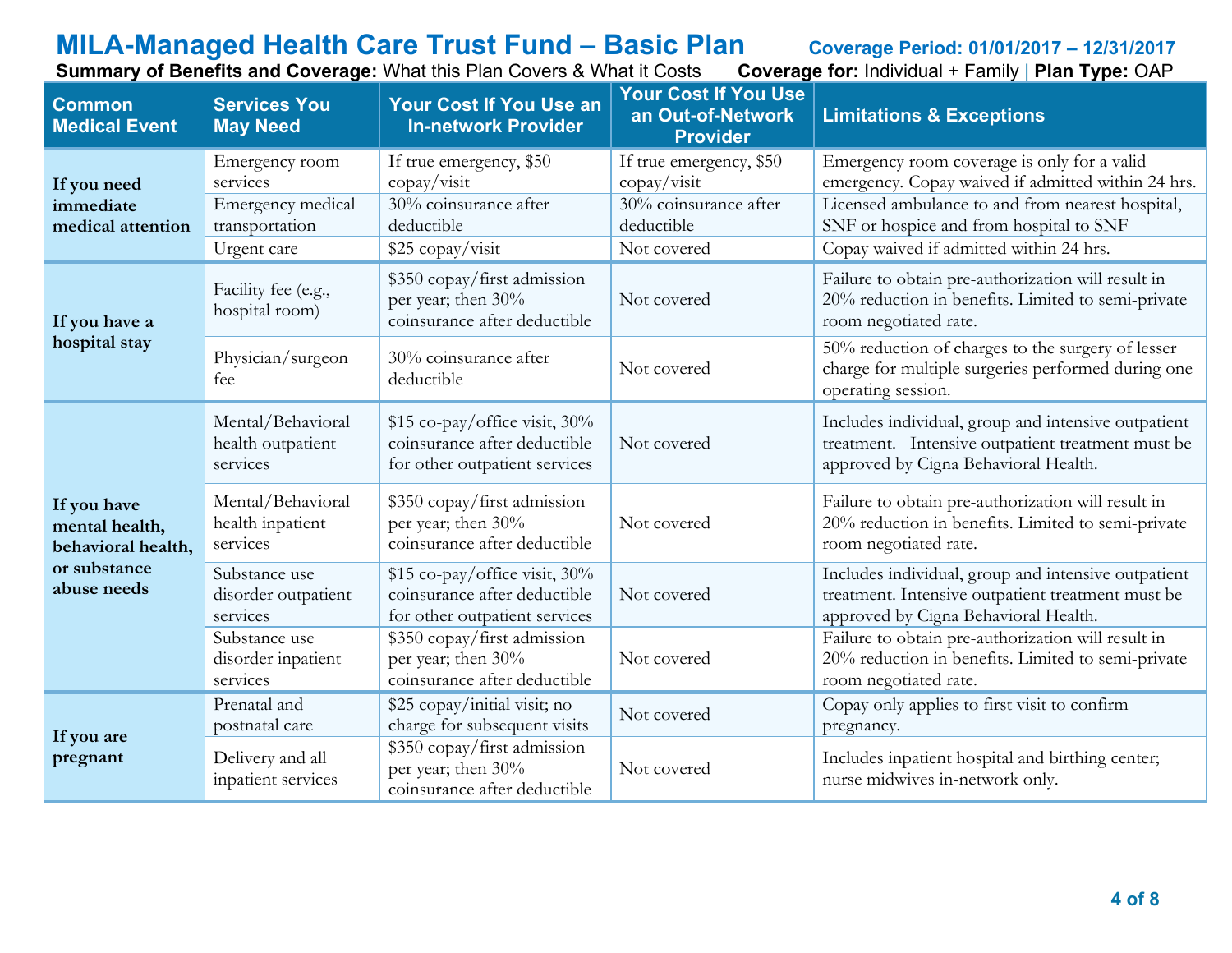#### **MILA-Managed Health Care Trust Fund – Basic Plan** Coverage Period: 01/01/2017 – 12/31/2017<br>Summary of Benefits and Coverage: What this Plan Covers & What it Costs Coverage for: Individual + Family | Plan Type: OAP **Summary of Benefits and Coverage: What this Plan Covers & What it Costs**

| <b>Common</b><br><b>Medical Event</b>        | <b>Services You</b><br><b>May Need</b>                      | Your Cost If You Use an<br><b>In-network Provider</b> | <b>Your Cost If You Use</b><br>an Out-of-Network<br><b>Provider</b>                  | <b>Limitations &amp; Exceptions</b>                                                                                                                                                                                                                        |
|----------------------------------------------|-------------------------------------------------------------|-------------------------------------------------------|--------------------------------------------------------------------------------------|------------------------------------------------------------------------------------------------------------------------------------------------------------------------------------------------------------------------------------------------------------|
|                                              | Home health care                                            | 30% coinsurance after<br>deductible                   | Not covered                                                                          | 120-days maximum/calendar year. 4 hours $= 1$<br>visit. Failure to obtain pre-authorization will result<br>in 20% reduction in benefits.                                                                                                                   |
| If you need help                             | Rehabilitation<br>\$40 copay/visit<br>services              |                                                       | Not covered                                                                          | Short-term outpatient rehab limited to combined<br>total of 60 visits/year. Inpatient SNF, rehab and<br>sub-acute facility limited to combined total of 100<br>days/year. Failure to obtain pre-authorization will<br>result in 20% reduction in benefits. |
| recovering or                                | Habilitation services                                       | Not covered                                           | Not covered                                                                          | You must pay 100% of these expenses                                                                                                                                                                                                                        |
| have other special<br>health needs           | 30% coinsurance after<br>Skilled nursing care<br>deductible |                                                       | Not covered                                                                          | Inpatient SNF, rehab and sub-acute facility limited<br>to combined total of 100 days/year. Failure to<br>obtain pre-authorization will result in 20%<br>reduction in benefits.                                                                             |
|                                              | Durable medical<br>equipment                                | 30% coinsurance after<br>deductible                   | Not covered                                                                          | Limited to approved equipment.                                                                                                                                                                                                                             |
|                                              | Hospice service                                             | 30% coinsurance after<br>deductible                   | Not covered                                                                          | Failure to obtain pre-authorization will result in<br>20% reduction in benefits. Maximum 180-<br>days/lifetime.                                                                                                                                            |
|                                              | Eye exam                                                    | $$10$ copay/exam                                      | Balances over \$40                                                                   | One exam/12 months (with dilation and refraction<br>as necessary). Out-of-network maximum of \$30 per<br>exam.                                                                                                                                             |
| If your child<br>needs dental or<br>eye care | Glasses                                                     | $$15$ copay/glasses plus 80%<br>of balance over \$100 | Frames - No charge up<br>to \$40; Lenses - no<br>charge up to \$25 (single<br>focus) | Frames - one/every 24 months; lenses - one/every<br>12 months. Out-of-network limit of \$40 for frames<br>and \$25 for single vision lenses. Vision benefits<br>separately administered by EyeMed.                                                         |
|                                              | Dental check-up                                             | No Charge                                             | No Charge up to<br>allowable amount                                                  | Limit 2/year. For out-of-network providers, you<br>are responsible for difference between allowable<br>amount and out-of-network dentist charges. Dental<br>benefits separately administered by Aetna.                                                     |

| <b>Excluded Services &amp; Other Covered Services:</b>                                                                          |           |                         |  |                                             |  |  |  |
|---------------------------------------------------------------------------------------------------------------------------------|-----------|-------------------------|--|---------------------------------------------|--|--|--|
| Services Your Plan Does NOT Cover (This isn't a complete list. Check your policy or plan document for other excluded services.) |           |                         |  |                                             |  |  |  |
| • Cosmetic surgery (except for accidental injury                                                                                |           | • Habilitation services |  | • Weight loss programs (discounts available |  |  |  |
| or congenital abnormality of dependent child)                                                                                   | $\bullet$ | Long-term care          |  | through Cigna Healthy Rewards Program)      |  |  |  |

#### **5 of 8**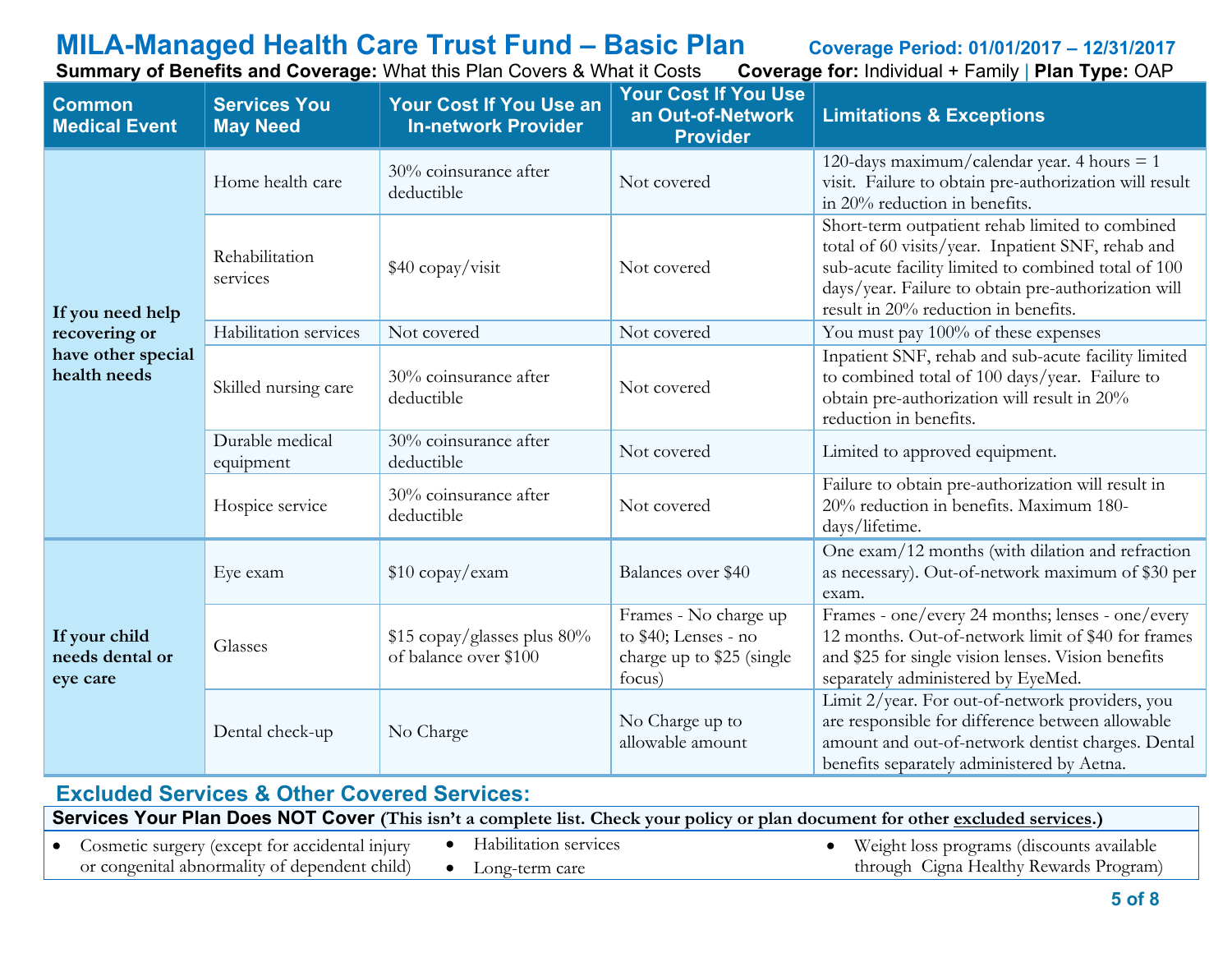**Summary of Benefits and Coverage:** What this Plan Covers & What it Costs **Coverage for:** Individual + Family | **Plan Type:** OAP

**Other Covered Services (This isn't a complete list. Check your policy or plan document for other covered services and your costs for these services.)**

- Acupuncture (all conditions including acupressure to max of \$80 benefit/visit, innetwork only)
- Bariatric surgery (if medically necessary)
- Chiropractic care (excludes massage therapy; maximum of 60 visits/year)
- Dental care (Adult) (\$2,500 max/year; \$1,500 lifetime maximum orthodontia)
- Hearing aids (Maximum \$1,500 per ear once every 3 years)
- Infertility treatment (Cigna Medical Centers of Excellence only; \$30,000 max/lifetime medical; \$10,000 max/lifetime drugs)
- Non-emergency care when traveling outside the U.S. (limited to residents of US)
- Private-duty nursing (outpatient, 70 visits/year; one visit  $=$  4 hours)
- Routine eye care (Adult) (exams one/12 mos., frames one/24 mos., lenses one/12 mos.)
	- Routine foot care (\$1,000 max/calendar year)

#### **Your Rights to Continue Coverage:**

If you lose coverage under the Plan, then, depending upon the circumstances, Federal and State laws may provide protections that allow you to keep health coverage. Any such rights may be limited in duration and will require you to pay a **premium**. Other limitations on your rights to continue coverage may also apply. For more information on your rights to continue coverage, contact the Plan at MILA Managed Healthcare Trust Fund, 111 Broadway, Suite 502, New York, NY 10006-1901; Phone (212) 766-5700. You may also contact your state insurance department, the U.S. Department of Labor, Employee Benefits Security Administration at 1-866-444-EBSA (3272) or www.dol.gov/ebsa/healthreform, or the U.S. Department of Health and Human Services at 1-877-267-2323, option 4, x61565 or www.cciio.cms.gov.

### **Your Grievance and Appeals Rights:**

If you have a complaint or are dissatisfied with a denial of coverage for claims under your plan, you may be able to **appeal** or file a **grievance**. For questions about your rights, this notice, or assistance, you can contact the Plan at MILA Managed Healthcare Trust Fund, 111 Broadway, Suite 502, New York, NY 10006-1901; Phone (212) 766-5700. You may also contact the Department of Labor's Employee Benefits Security Administration at 1-866-444- EBSA (3272) or www.dol.gov/ebsa/healthreform.

### **Does this Coverage Provide Minimum Essential Coverage?**

The Affordable Care Act requires most people to have health care coverage that qualifies as "minimum essential coverage." **This plan does provide minimum essential coverage.** 

### **Does this Coverage Meet the Minimum Value Standard?**

The Affordable Care Act establishes a minimum value standard of benefits of a health plan. The minimum value standard is 60% (actuarial value). **This health coverage does meet the minimum value standard for the benefits it provides.** 

#### **Language Access Services:**

 SPANISH (Español): Para obtener asistencia en Español, llame al 212-766-5700. TAGALOG (Tagalog): Kung kailangan ninyo ang tulong sa Tagalog tumawag sa 212-766-5700. NAVAJO (Dine): Dinek'ehgo shika at'ohwol ninisingo, kwiijigo holne' 212-766-5700. CHINESE (中文): 如果需要中文的帮助,请拨打这个号码 212-766-5700.

–––––––––––––––*To see examples of how this plan might cover costs for a sample medical situation, see the next page.–––––––––––*–––––––––––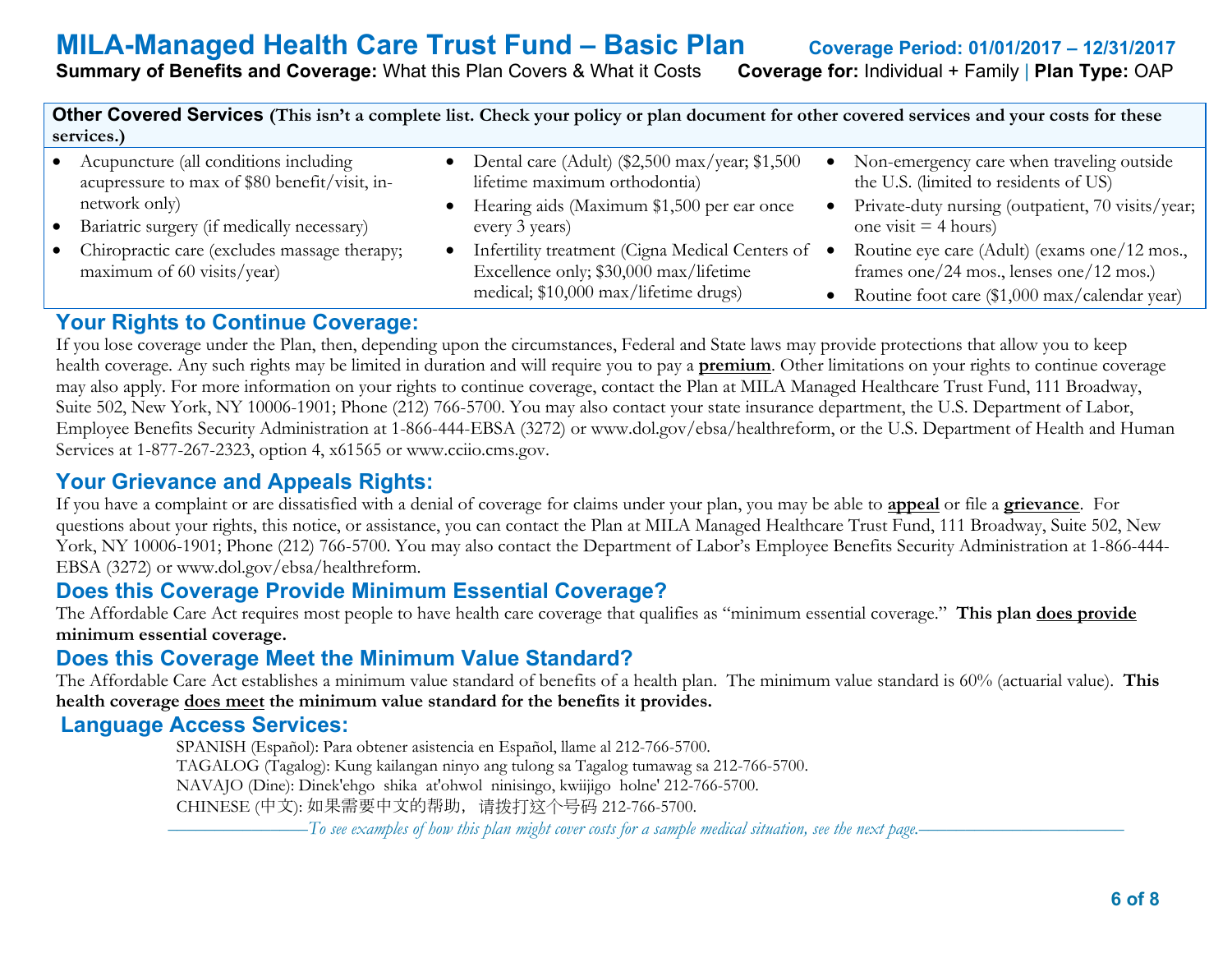**Summary of Benefits and Coverage:** What this Plan Covers & What it Costs **Coverage for:** Individual + Family | **Plan Type:** OAP

### **About these Coverage Examples:**

These examples show how this plan might cover medical care in given situations. Use these examples to see, in general, how much financial protection a sample patient might get if they are covered under different plans.



Don't use these examples to estimate your actual costs under this plan. The actual care you receive will be different from these examples, and the cost of that care will also be different.

See the next page for important information about these examples.

**Having a baby** (normal delivery)

- Amount owed to providers: \$7,540
- **Plan pays** \$6,865
- **Patient pays** \$675

#### **Sample care costs:**

| Hospital charges (mother)  | \$2,700      |
|----------------------------|--------------|
| Routine obstetric care     | \$2,100      |
| Hospital charges (baby)    | \$900        |
| Anesthesia                 | \$900        |
| Laboratory tests           | \$500        |
| Prescriptions              | \$200        |
| Radiology                  | \$200        |
| Vaccines, other preventive | \$40         |
| Total                      | \$7,540      |
| Patient pays:              |              |
|                            |              |
| Deductibles                | \$400        |
| Copays                     |              |
| Coinsurance                | \$35<br>\$90 |
| Limits or exclusions       | \$150        |

#### **Managing type 2 diabetes** (routine maintenance of a well-controlled condition)

#### ■ **Amount owed to providers: \$5,400**

- **Plan pays** \$4,110
- **Patient pays** \$1,290

#### **Sample care costs:**

| Prescriptions                  | \$2,900 |
|--------------------------------|---------|
| Medical Equipment and Supplies | \$1,300 |
| Office Visits and Procedures   | \$700   |
| Education                      | \$300   |
| Laboratory tests               | \$100   |
| Vaccines, other preventive     | \$100   |
| Total                          | \$5,400 |

#### **Patient pays:**

| Deductibles          | \$400   |
|----------------------|---------|
| Copays               | \$510   |
| Coinsurance          | \$300   |
| Limits or exclusions | \$80    |
| Total                | \$1,290 |

**NOTE: The Coverage Examples are based on treatment which the government assumes the average patient will require. The costs which a MILA participant will pay will depend upon the actual treatment he or she receives.**